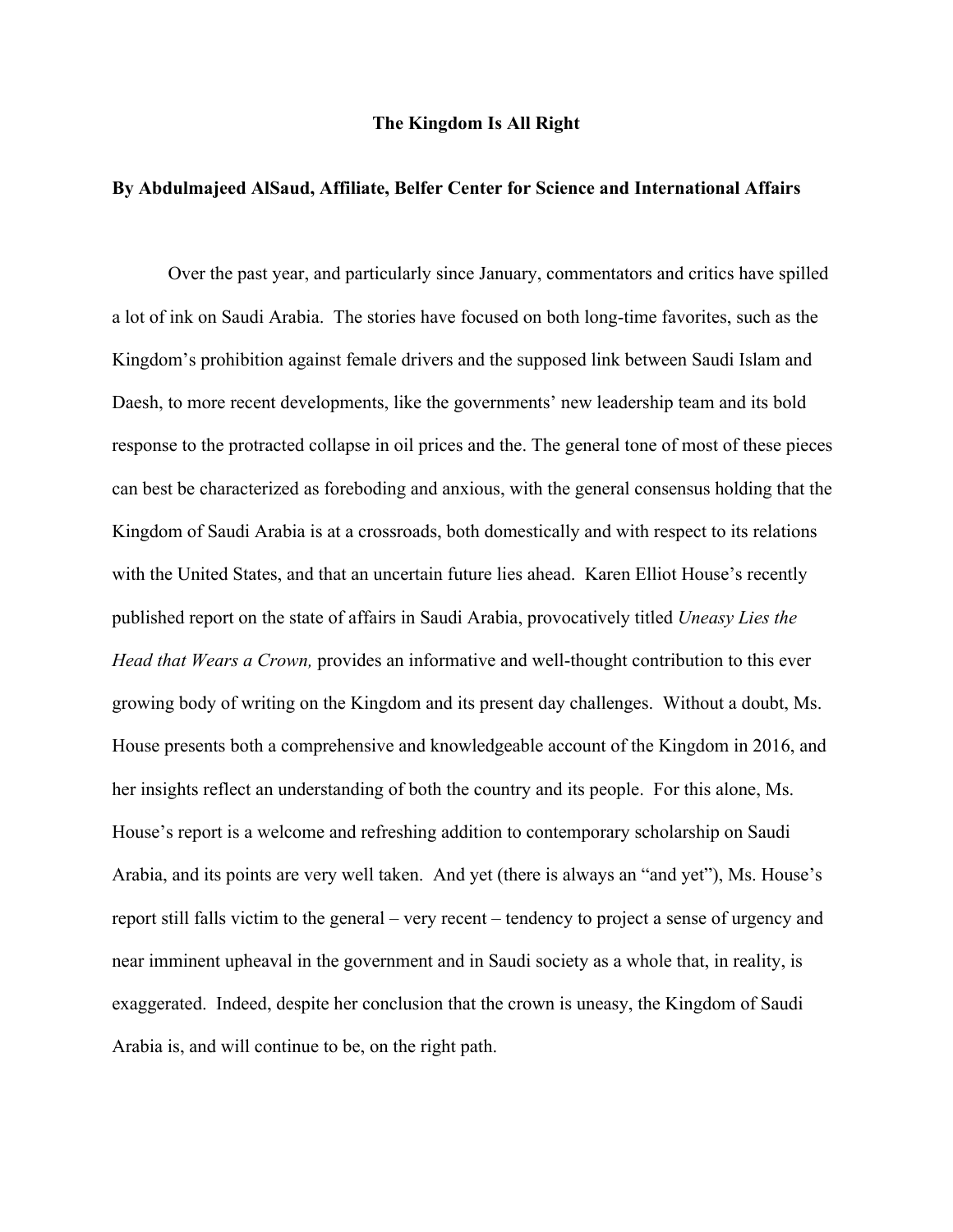My experience as a student in the United States made me realize many people do not really know what to make of Saudi Arabia. Although the country is familiar, the Kingdom of Saudi Arabia has managed to remain somewhat of mystery and is typically thought of in terms of easy stereotypes, imagined threats, and generic images that either distort or ignore the place and its people. "Gas must be cheap there; do you guys even drive?" some classmates would ask, while others were curious what it was like to live in a city full of terrorists. "Is it safe to go outside?" they would ask me earnestly, all the while, I think, wondering whether I and fellow members of the Saudi Student Association were truly peaceful, or just pretending. The myths and misconceptions abounded, but I truly appreciated their curiosity; indeed, this is one of the things that makes school in America so unique: education is a great leveler, and being in school gives everyone a voice to be heard if spoken. Some questions I answered, but I have to admit that I left some others just rest, knowing that my efforts to set the record straight would likely be falling on deaf ears. For its part, Saudi Arabia has done a fairly poor job working to dispel these notions – self-promotion simply does not come easy or naturally to most Saudis – and this reticence to speak on our own behalf has allowed others to control the narrative, largely to the detriment of the truth.

Fortunately, Ms. House's report avoids pigeonholing the Kingdom and instead seeks to present the challenges facing Saudi Arabia, as well as the mood of the country, based largely upon her impressions and ideas gained from a recent visit to the country. This fact in itself – that she actually has first hand knowledge of and personal experience in the Kingdom – makes her report noteworthy; her familiarity with Saudi government and culture, as well as the connections she has made with Saudi citizens from all walks of life, undoubtedly bolster the strength of her analysis. In short, Ms. House gets quite a bit correct, and it was refreshing to read a depiction of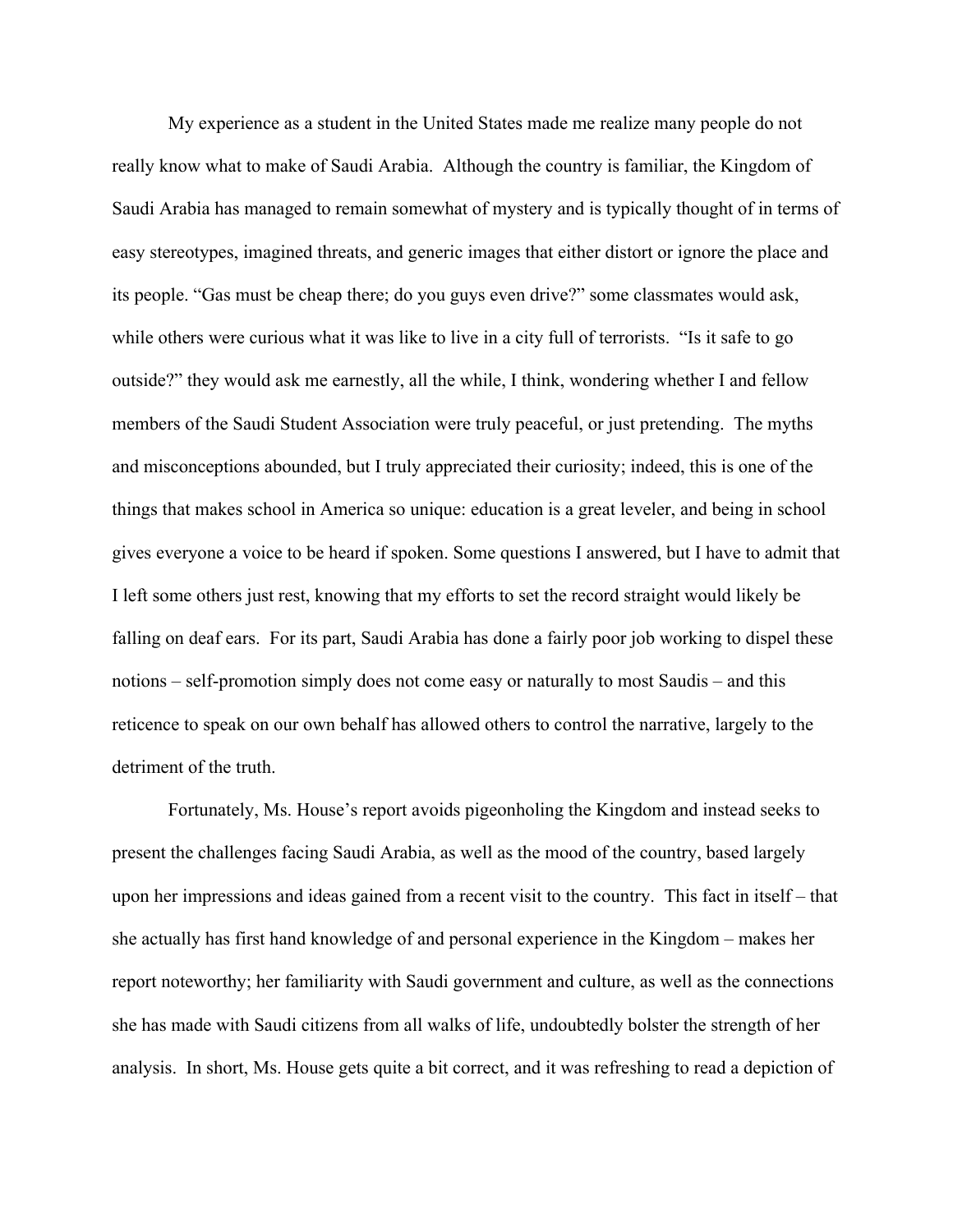the Kingdom that did not dwell exclusively on all that makes it "backward" or "oppressive" in the eyes of the West. Though quick to point out what she sees as troubling in Saudi Arabia, Ms. House also acknowledges that life in the Kingdom is not all gloom and doom, and that now more than ever the future is ours for the making.

In this respect, however, Ms. House's report does not go far enough. Specifically, in reading her report I cannot but help to feel that she fails to appreciate the mood of anticipation and excitement that exists in the Kingdom, and instead focuses on what she perceives as an overriding sense of anxiety and fear. Indeed, the report's title alone suggests that the challenges and uncertainty facing Saudi Arabia today are what defines the country, and that the Kingdom has far more to worry about than even its leaders perceive. Already framed as country where *uneasiness* rules, how can we ever recover? And yet, throughout the report, Ms. House repeatedly references the fact that most Saudis sense that change is in the air, and that they are experiencing this with feelings of both trepidation *and* hope. Why is the focus so heavy on the potential pitfalls, instead of the prospect for a country that is increasingly aware of and response to the voices of its young population? After all, if Saudi Arabia is uneasy, where lies the state of America, with the prospect of a Trump presidency and all that it entails? Surely, we Saudi's have a right to feel uncertain, but our uneasiness pales in comparison to the anxieties surrounding this year's presidential election. Why then, is Saudi Arabia the target for such concern?

Admittedly, for years, the Kingdom has been able to coast along, buoyed by high oil prices and relative regional stability, and most Saudis have become accustomed to the status quo. Recent events have challenged this complacency, however, and have brought a host of changes and new challenges to the Kingdom, which Ms. House acutely identifies but immediately casts as problems and threats to stability, rather than forces that must, and will, be addressed by a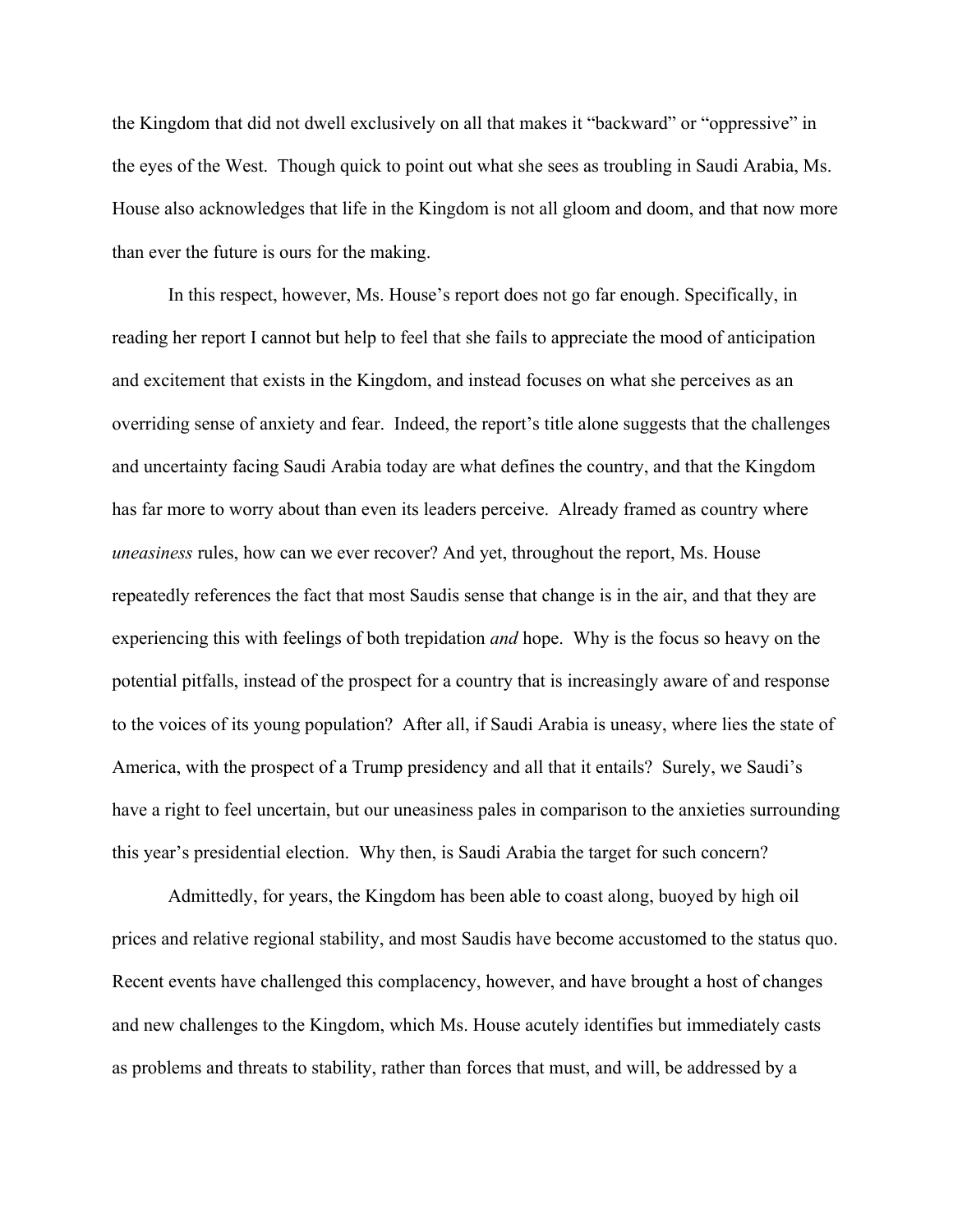competent leadership team. American style democracy does not have a monopoly on effective intervention in times of social and economic need, and the Saudi government is fully capable of responding to the exigencies of the day, with or without a deadlocked Congress.

Further, in her coverage of the generational transition within the monarchy, which she properly identifies as a significant turning point in the young country's history, Ms. House falls victim to the temptation to find palace intrigue and friction when, in reality, the demands of everyday governance preoccupy most members of the royal family far more than questions of succession. Indeed, just as most Americans do not preoccupy themselves with worry over who might be the next president only one year into the term of the current commander-in-chief, few Saudis are consumed with worry over who will be the next ruler following King Salman. Moreover, the fact that the Allegiance Council, which certifies decisions regarding the transition of power within the Kingdom, decisively voted in favor of the current structure of government shows that the government does, in fact, have the support of the required number of interested parties.

Here then, Ms. House overstates the case. The royal family is not in turmoil over "who will be next;" rather, most of the Al Sauds are far more interested in the bold new moves and policies of King Salman and his leadership teams, whose recent launch of Vision 2030 has set the Kingdom on an entirely new path. Certainly, not everyone is satisfied with this turn of events, but the Saudi government is not a monolith, and its more vocal critiques need to be understood as much for what they hope to gain from criticizing the current state of affairs as for what they have to say about its presumed rashness or failings. In this respect, Ms. House's report is a bit too deferential to those looking to find *A Game of Thrones* in Saudi Arabia, and fails to recognize that King Salman and those surrounding him enjoy the full support of most Saudis.